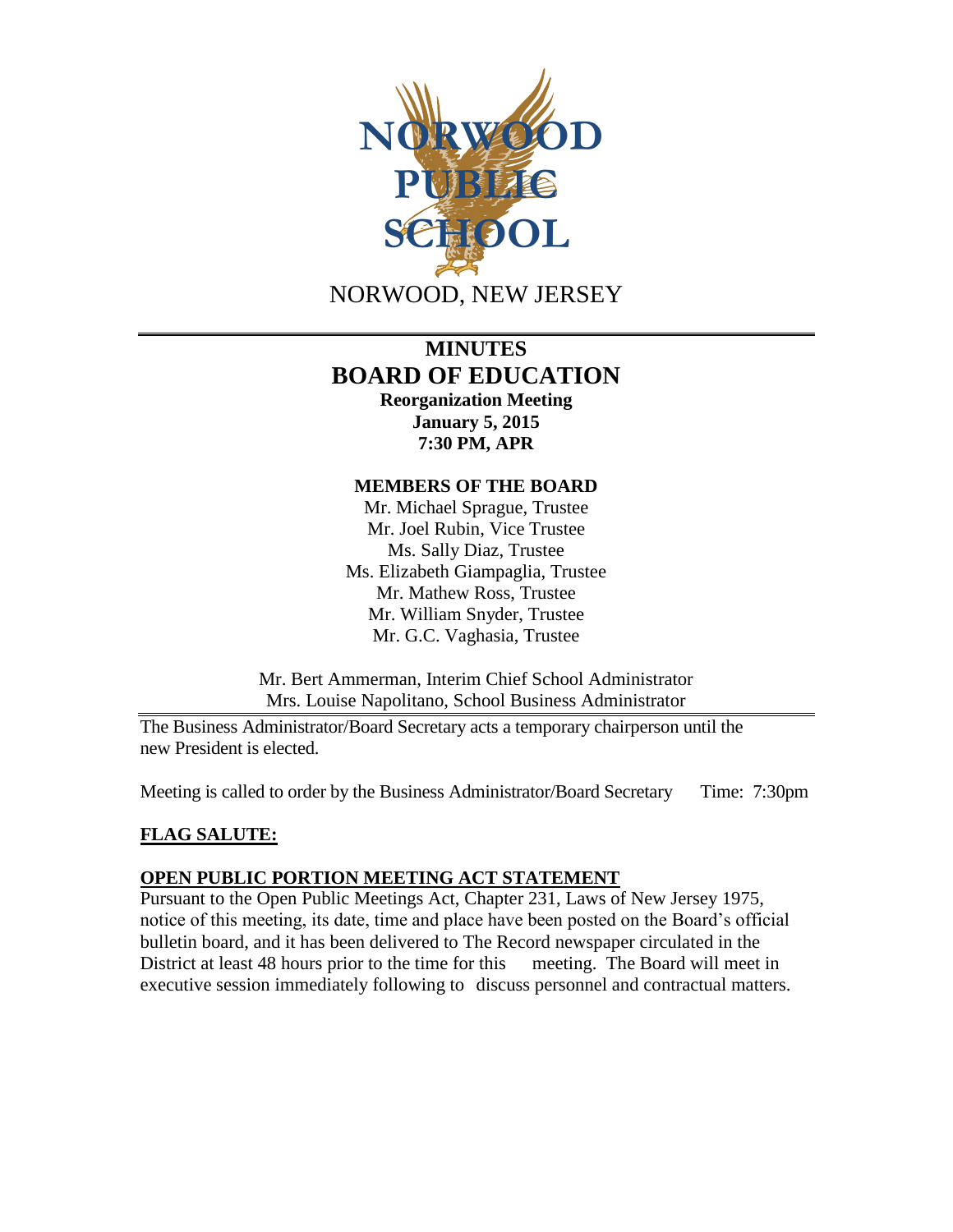|  |                                                                 |  |  |  | Report of Election Results - Mrs. Napolitano, Business Administrator/Board Secretary |  |
|--|-----------------------------------------------------------------|--|--|--|--------------------------------------------------------------------------------------|--|
|  | $\mathbf{v}$ and $\mathbf{v}$ and $\mathbf{v}$ and $\mathbf{v}$ |  |  |  |                                                                                      |  |

| Vote for members of the Board of Education: |                          |        |
|---------------------------------------------|--------------------------|--------|
| For three $(3)$ , three $(3)$ year terms:   | Mr. Edward Cammaratta    | 438*   |
|                                             | Ms. Elizabeth Giampaglia | 479    |
|                                             | Mr. William Snyder       | $452*$ |
|                                             | Mr. Michael Sprague      | $496*$ |
|                                             | *incumbent               |        |
|                                             |                          |        |

Oath of Office administered by Mrs. Napolitano to newly elected and re-elected Board Members

## **ROLL CALL:**

|                                   | <b>PRESENT</b> | <b>ABSENT</b> | ARRIVAL/DEPARTURE TIME |
|-----------------------------------|----------------|---------------|------------------------|
| Ms. Sally Diaz, Trustee           |                |               |                        |
| Ms. Elizabeth Giampaglia, Trustee |                |               |                        |
| Mr. Mathew Ross, Trustee          |                |               |                        |
| Mr. Joel Rubin, Trustee           |                |               |                        |
| Mr. Michael Sprague, Trustee      |                |               |                        |
| Mr. William Snyder, Trustee       |                |               |                        |
| Mr. G.C. Vaghasia, Trustee        |                |               |                        |

Faculty Members 3

Community Members\_9\_\_\_\_

Election of President Requested:

\_\_\_**Mathew Ross**\_\_Nominated for President by \_\_\_**GC Vaghasia**\_\_,

Seconded by \_\_**Sally Diaz**\_\_\_\_.

Motion to close nomination for position of President made by \_**Mike Sprague**\_\_, Seconded by \_\_**GC Vaghasia**\_\_\_.

Vote: All In Favor

| <b>BOARD MEMBER</b>      | <b>AYE</b> | <b>NAY</b> | <b>ABSTAINED   ABSENT</b> |  |
|--------------------------|------------|------------|---------------------------|--|
| Ms. Sally Diaz           |            |            |                           |  |
| Ms. Elizabeth Giampaglia |            |            |                           |  |
| Mr. Mathew Ross          |            |            |                           |  |
| Mr. Joel Rubin           |            |            |                           |  |
| Mr. William Snyder       |            |            |                           |  |
| Mr. Michael Sprague      |            |            |                           |  |
| Mr. G.C. Vaghasia        |            |            |                           |  |

**Newly elected President of the Norwood Board of Education assumes the chair of the Meeting.**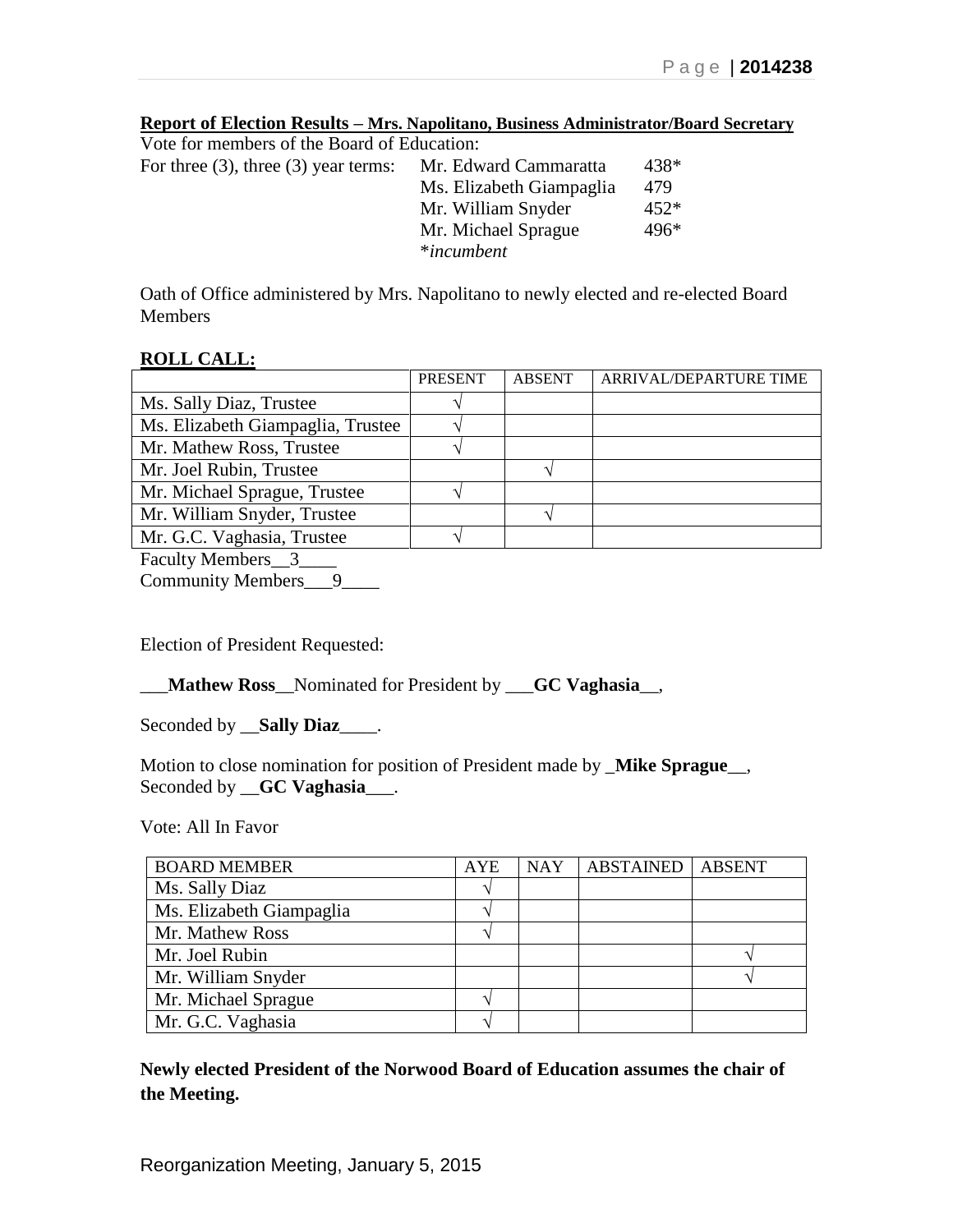Election of Vice President Requested:

\_\_**Joel Rubin**\_\_Nominated for Vice President by \_**Mike Sprague**\_\_\_\_,

Seconded by \_**Sally Diaz**\_\_.

Motion to close nomination for position of Vice President made by

\_\_**Mike Sprague**\_\_, Seconded by \_**GC Vaghasia**\_\_.

Vote: All In Favor

| <b>BOARD MEMBER</b>      | <b>AYE</b> | <b>NAY</b> | <b>ABSTAINED</b> | <b>ABSENT</b> |
|--------------------------|------------|------------|------------------|---------------|
| Ms. Sally Diaz           |            |            |                  |               |
| Ms. Elizabeth Giampaglia |            |            |                  |               |
| Mr. Mathew Ross          |            |            |                  |               |
| Mr. Joel Rubin           |            |            |                  |               |
| Mr. William Snyder       |            |            |                  |               |
| Mr. Michael Sprague      |            |            |                  |               |
| Mr. G.C. Vaghasia        |            |            |                  |               |

#### **ADMINISTRATIVE COMMITTEE**

BE IT RESOLVED, pursuant to the recommendation of the Chief School Administrator, the Administrative Committee recommends the following resolution(s):

Motion to approve Administrative items "A1-A33" Moved by: Mr. Sprague Seconded by: Mr. Vaghasia Vote: All In Favor

| <b>BOARD MEMBER</b>      | <b>AYE</b> | <b>NAY</b> | <b>ABSTAINED</b> | <b>ABSENT</b> |
|--------------------------|------------|------------|------------------|---------------|
| Ms. Sally Diaz           |            |            |                  |               |
| Ms. Elizabeth Giampaglia |            |            |                  |               |
| Mr. Mathew Ross          |            |            |                  |               |
| Mr. Joel Rubin           |            |            |                  |               |
| Mr. William Snyder       |            |            |                  |               |
| Mr. Michael Sprague      |            |            |                  |               |
| Mr. G.C. Vaghasia        |            |            |                  |               |

## **A1. Board Member Code of Ethics**

approve the Norwood Board of Education abiding by the following Code of Ethics for School Board Members as per Enclosure #1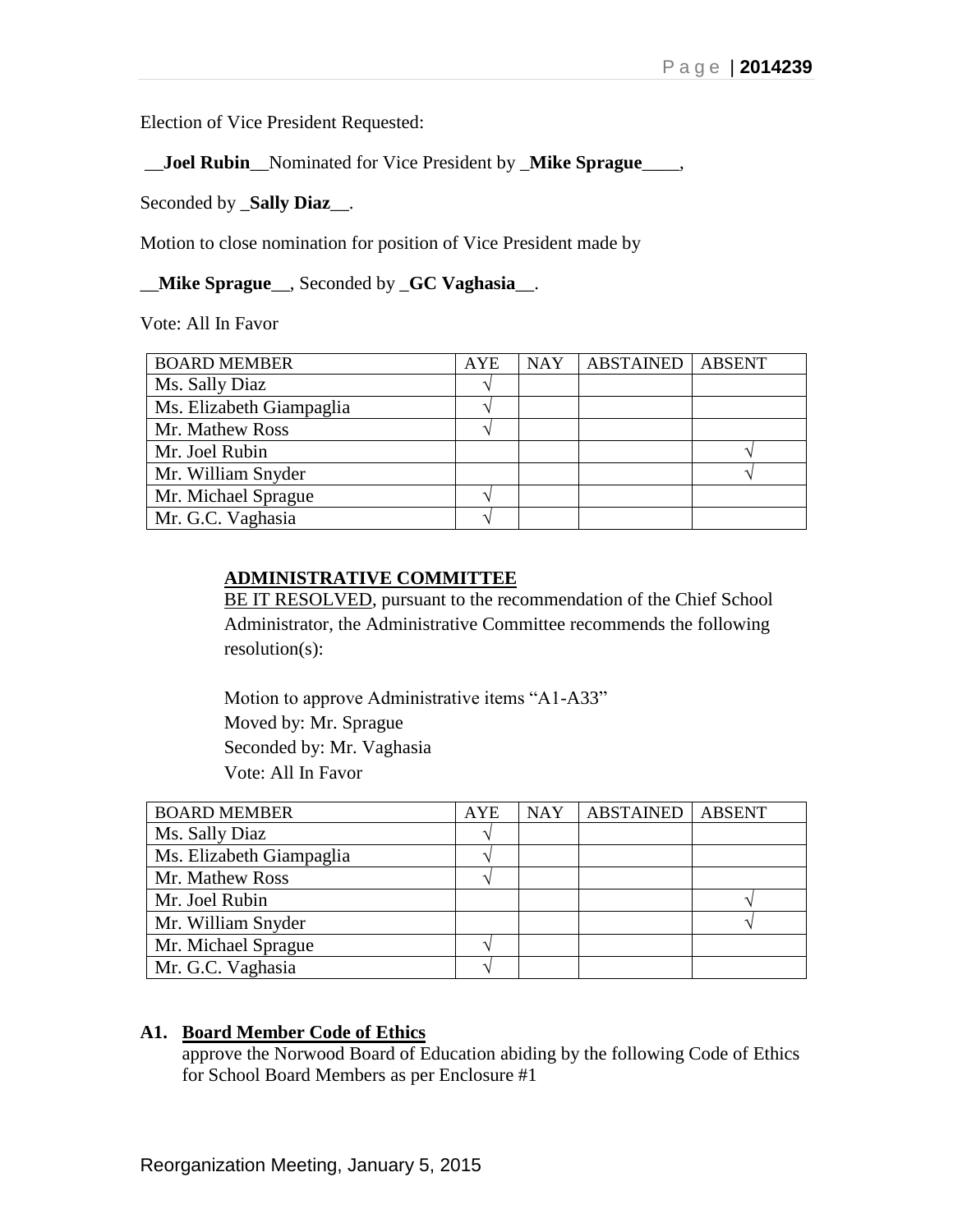## **A2. Adoption of Robert Rules**

approve rules, regulations and conduct of the Board meetings to be governed by parliamentary procedure, Roberts Rules of Order.

#### **A3. Official Newspapers**

designate The Bergen Record and The Suburbanite as official newspapers for the Board through the January 2016 Reorganization Meeting.

#### **A4. Meeting Schedule**

approve the Board Meeting dates for the year beginning January 2015 thru December 2015, unless posted and published otherwise, the schedule for future meetings of the Norwood Board of Education will be held in the APR/School Library, 177 Summit Street, Norwood, NJ:

|             | <b>Work Sessions – Public @ 7:30PM</b> | Regular Meetings – Public @ 8:00PM |                                         |  |  |
|-------------|----------------------------------------|------------------------------------|-----------------------------------------|--|--|
|             |                                        | unless otherwise noted             |                                         |  |  |
| January 5   | Monday                                 | January 19                         | Monday                                  |  |  |
| February 2  | Monday                                 | February 23                        | Monday                                  |  |  |
| March 9     | Monday                                 | March 23                           | Monday                                  |  |  |
| April 13    | Monday                                 | April 27                           | Monday                                  |  |  |
| May 4       | Monday                                 | May $18$                           | Monday                                  |  |  |
| June 1      | Monday                                 | June $15$                          | Monday                                  |  |  |
|             |                                        | July 13                            | Monday (combined mtg. 7:30)             |  |  |
|             |                                        | August 10                          | Monday (combined mtg. 7:30)             |  |  |
| September 7 | Monday                                 | September 21 Monday                |                                         |  |  |
| October     | Monday 5                               | October 19                         | Monday                                  |  |  |
| November    | Monday 2                               | November 16 Monday                 |                                         |  |  |
|             |                                        |                                    | December 21 Monday (combined mtg. 7:30) |  |  |
|             |                                        |                                    |                                         |  |  |

approve that notice of the above meeting schedule be kept posted in the Norwood Public School, on the Business Office hall bulletin board.

approve that notice of the above meeting schedule be mailed to The Record and The Suburbanite, the newspapers designated by this Board to receive the notice required by the provisions of the Open Public Meetings Act.

approve that notice of the above meeting schedule be filed with the Clerk of the Borough of Norwood.

approve that Special Public Meetings, where official action is taken will be scheduled as needed with proper notice.

Be it noted that Closed Executive Sessions with the public excluded for discussion of personnel, legal matters, negotiations, child placements or any other exception as defined in NJSA 10:4-12 will be authorized as needed by resolution during public meetings or by special notice.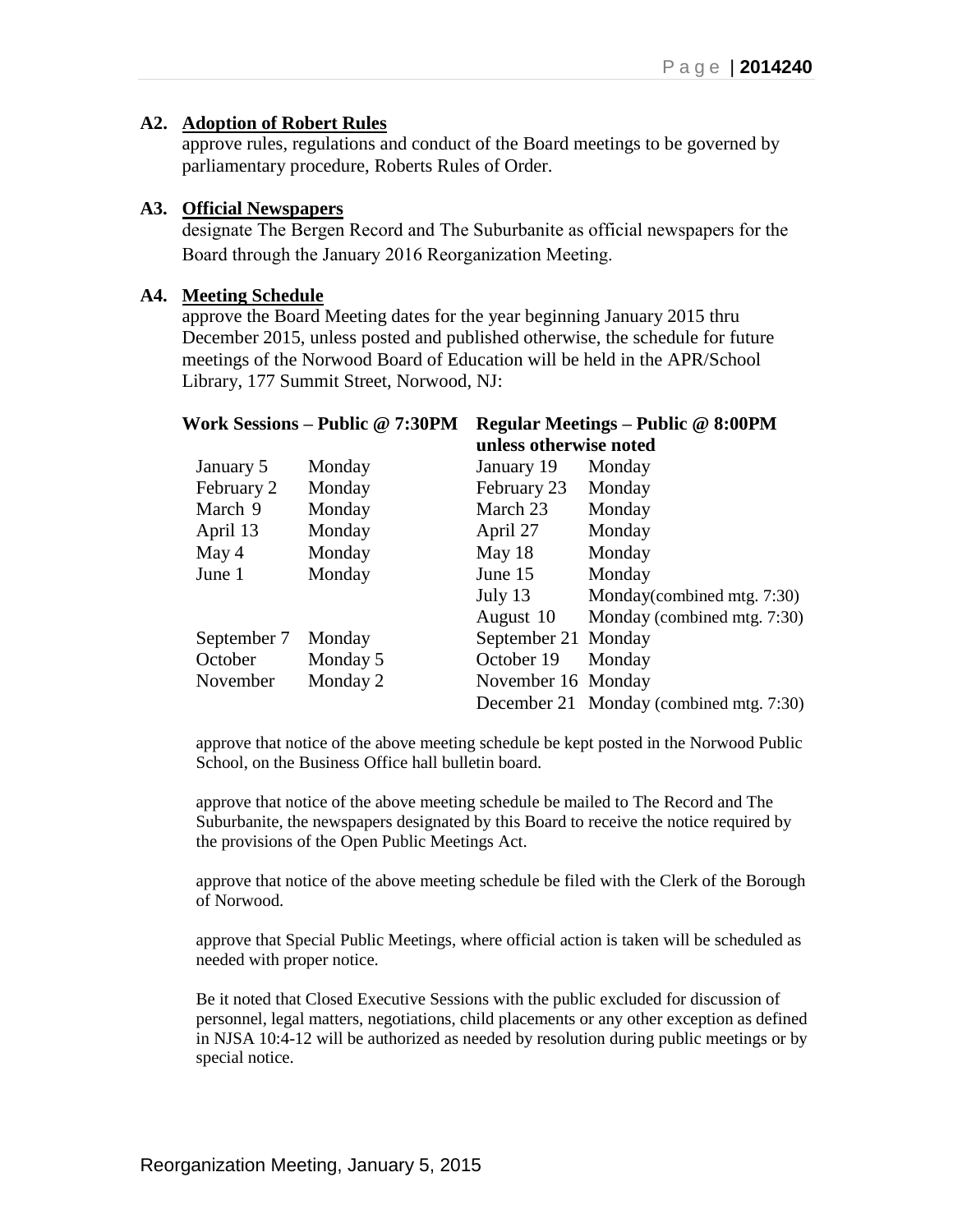## **A5. Professional Services**

approve the following professional services for the Board until the January 2016 Reorganization Meeting:

| Auditor:               | appoint T.M. Vrabel $\&$ Associates, LLC, at a rate of       |
|------------------------|--------------------------------------------------------------|
|                        | \$16,00.00.                                                  |
| School Physician:      | appoint Dr. Helena Nouman at a rate of \$6,100.00.           |
| Attorney:              | appoint the firm Fogarty and Hara at a rate or \$175.00/hour |
|                        | for a Partner and \$155.00/hour for an Associate through the |
|                        | January 2016 Reorganization meeting.                         |
| Architect:             | appoint Joe Cecco of the firm Architect Joseph A. Cecco,     |
|                        | AIA at the fee schedule as per Enclosure 2.                  |
| <b>Bond Attorney:</b>  | McManimon, Scotland & Baumann, LLC.                          |
| <b>Health Benefits</b> | approve GR Murray as Health Benefits agent for dental        |
| Agent:                 | coverage, health benefits and flexible spending accounts at  |
|                        | rate of $$6,000.00$ per year.                                |

# **A6. Meeting Notice Fee**

resolve that pursuant to the provisions of the Open Public Meetings Act, Chapter 231, Laws of New Jersey 1975, the fee to all persons desiring notice of any regular meeting schedule or revision shall be \$1 per notice per meeting.

# **A7. Bylaws, Board Policies, Regulations and Job Descriptions**

approve that the written Bylaws, Board Policies, Regulations and Job Descriptions previously and adopted contained in the Board of Education Policy Book are hereby adopted by this Board and shall govern all actions and business to come before this Board.

# **A8. SOP (Standard Operating Procedures)**

readopt the Norwood Public School District SOP and Internal Controls effective through the January 2016 Reorganization Meeting.

# **A9. Appointed Positions**

approve the following appointment positions effective until the January 2016 Reorganization Meeting.

- 504 Coordinator-Megan O'Neill
- Affirmative Action Officer- Fran Orefice
- Homeless Liaison- Bert Ammerman
- Safety Coordinator- Bert Ammerman
- Antibullying Specialist- Megan O'Neill
- Antibullying Coordinator- Gina McCormack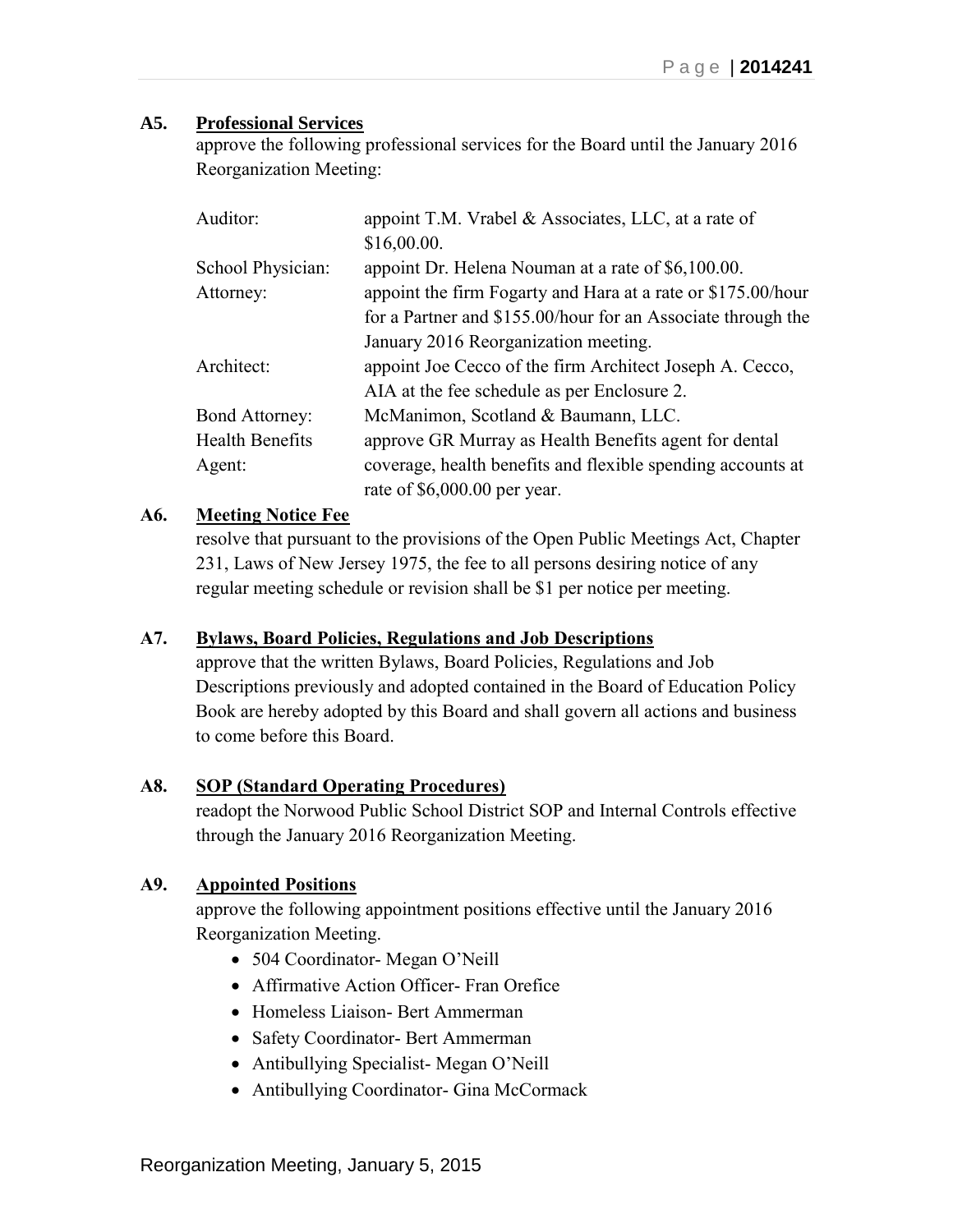- PARCC coordinator- Gina McCormack
- PARCC IT- Chris Rzucidlo
- Medical Coordinator Anna Froeder
- Asbestos Hazard Emergency Response Act Mark Meyers
- Right to Know Mark Meyers
- OSHA Lockdown/Tagout Mark Meyers

#### **A10. Comprehensive Equity Plan**

re-approve the Comprehensive Equity Plan from 2007 through 2010, to be implemented thru 2016. (The District is awaiting guidance from the State in regards to implementation thru 2016)

#### **A11. Legal Holidays for Pupil Absence for 2016 academic year**

approve the list of religious holiday permitting pupil absence from School according to N.J.S.A. 18A:36-14-16 and N.J.A.C. 6A:32-8.3(j) as posted on the NJDOE website.

## **A12. Authorization Policy for Summer Hire**

authorize the Superintendent of Schools to fill existing certified and non-certified school vacancies during July and August 2015. Such actions to be confirmed at the next available Board of Education meeting.

#### **A13. Curriculum Guides**

approve the Northern Valley, Office of Curriculum and Instruction, K-8 Curriculum Guides for the 14-15 and 15-16 school years.

approve the Northern Valley, Office of Curriculum and Instruction, Program Development, Revision and Evaluation Schedule as per Enclosure #3.

#### **A14. Regional Testing Schedule**

approve the Northern Valley, Office of Curriculum and Instruction, Regional Testing Schedule as per Enclosure #4.

#### **A15. Home Instruction Hourly Rate**

approve the home instruction hourly rate at \$50.00 per hour effective until the Reorganization Meeting in January 2016.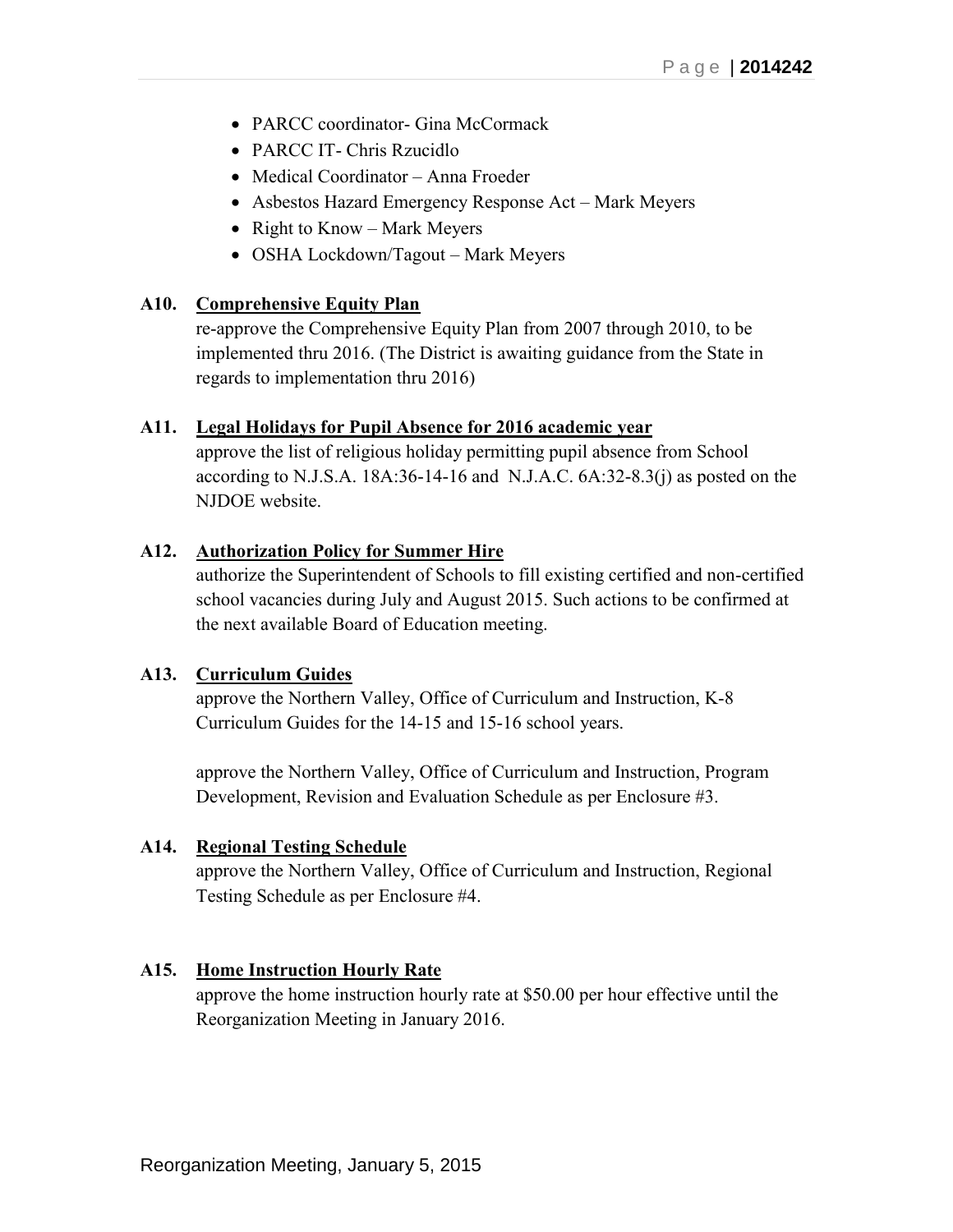# **A16. Marshall Evaluation Plan**

approve the Kim Marshall Evaluation Rubrics in evaluating staff effective until the Reorganization Meeting in January 2016.

## **A17. Official Signatures**

designate the signatures of the President, the Business Administrator and Chief School Administrator as the official signatures for the warrants of the Board effective until the Reorganization Meeting in January 2016.

## **A18. Transfer of Funds to Payroll Account**

authorize the Business Administrator/Board Secretary or payroll Bookkeeper to transfer funds from the Current Account to Payroll and Payroll Agency Accounts.

# **A19. Petty Cash Fund**

approve the continuance of the petty cash fund effective until the Reorganization Meeting in January 2016 in the amount of \$400 under the control of the Business Administrator/Board Secretary with reimbursements not to exceed \$25.00.

## **A20. Student School Fund**

approve the continuance of the Student Fund account effective until the Reorganization Meeting in January 2016, such account under the control of the Business Administrator/Board Secretary, and check amount not to exceed \$100 if chargeable to current funds.

# **A21. Budget Line Transfers**

approve the policy of Board approval for all transfers beyond the advertised budget line.

# **A22. Mileage Reimbursement Rates**

approve the adjustment of the District's standard mileage rate of reimbursement to that defined in the New Jersey state OMB Circular Letter 06-02 (currently \$0.31 per mile) as per Norwood Board of Education Policy **#**6471.

approve the New Jersey State OMB Circular Letter 06-02 mileage reimbursement rate to Administrators, Teachers, Secretarial, Custodial and Support Staff effective until the Reorganization Meeting in January 2016 as per Norwood Board of Education Policy #6471.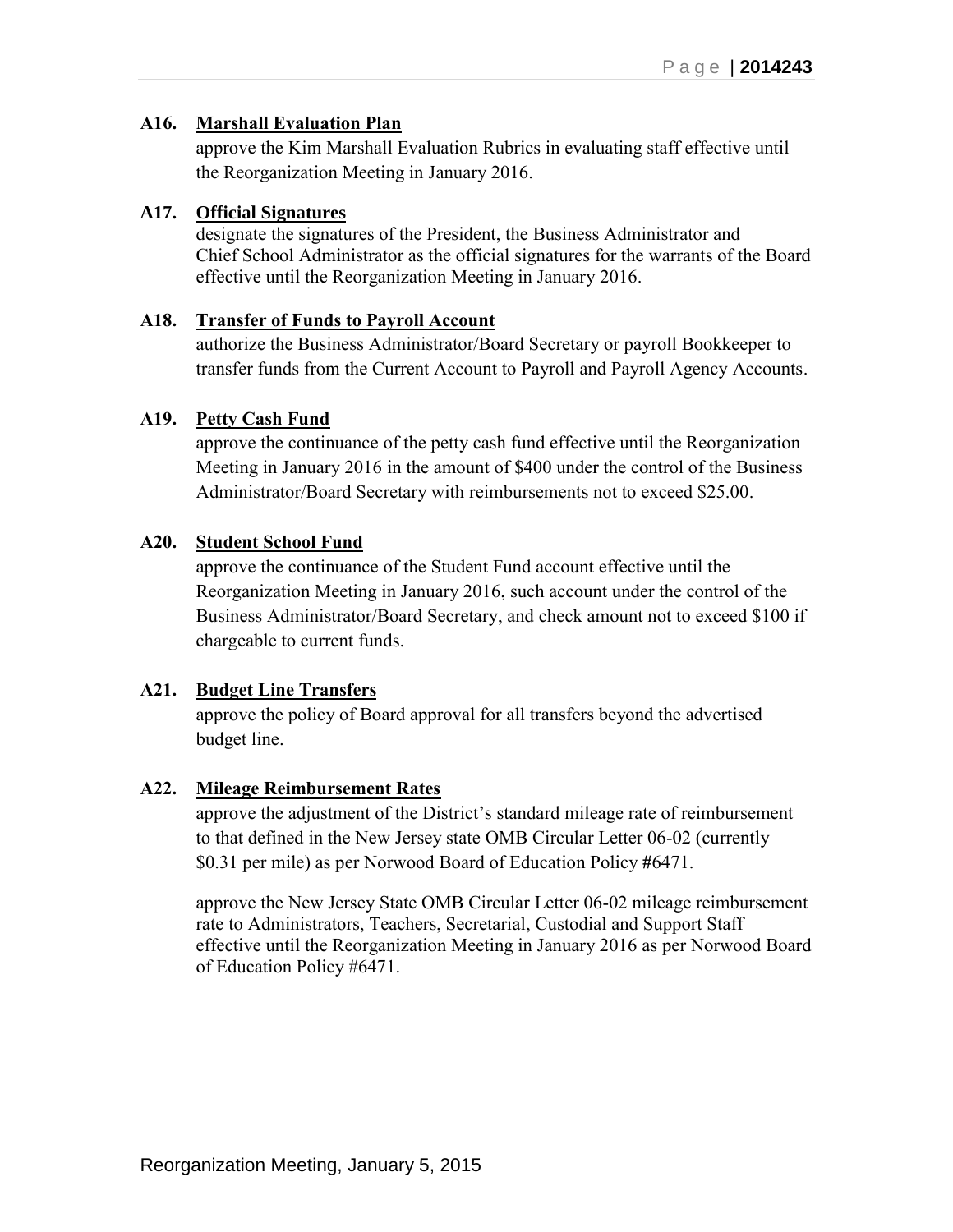## **A23. Budget Travel Reimbursement Account**

approve the maximum travel allowance and workshop budget as detailed in the Uniform Minimum Chart of Accounts (Handbook R2R) for New Jersey Public Schools and pursuant to NJAD 6A:23B-1.2(b), effective until the Reorganization Meeting in January 2016.

## **A24. Investment of Monies and Banking Procedures**

adopt Enclosure #5 designating banking procedures and authorizing the investment of monies effective until the Reorganization Meeting in January 2016.

adopt Enclosure #6 authorizing the transfer of investment proceeds from the capital project fund to the debt service fund to pay bond debt service effective until the Reorganization Meeting in January 2016.

## **A25. School Purchasing Agent**

adopt Enclosure #7 designating the Business Administrator/Board Secretary to be responsible and accountable for the purchasing activity for the district effective until the Reorganization Meeting in January 2016.

#### **A26. School Treasurer**

Approve the Superintendent or his/her designee to be designated as the District's treasurer.

# **A27. Public Agency Compliance Officer**

resolve that in accordance with N.J.A.C. 17:27-35, which requires that each public agency annually designate an office or employee to serve as its public agency compliance officer, Louise Napolitano be designated Public Agency Compliance Officer effective until the Reorganization Meeting in January 2016.

# **A28. Use of State Contracted Vendors**

approve the following resolution authorizing the procurement of goods and services through State Agency effective until the Reorganization Meeting in January 2016:

WHEREAS, Title 18A:18A-10 provides that, "A Board of Education, without advertising for bids, or after having rejected all bids obtained pursuant to advertising therefore, by resolution may purchase any goods or services pursuant to a contract or contracts for such goods or services entered into on behalf of the State of New Jersey by the Division of Purchase and Property, and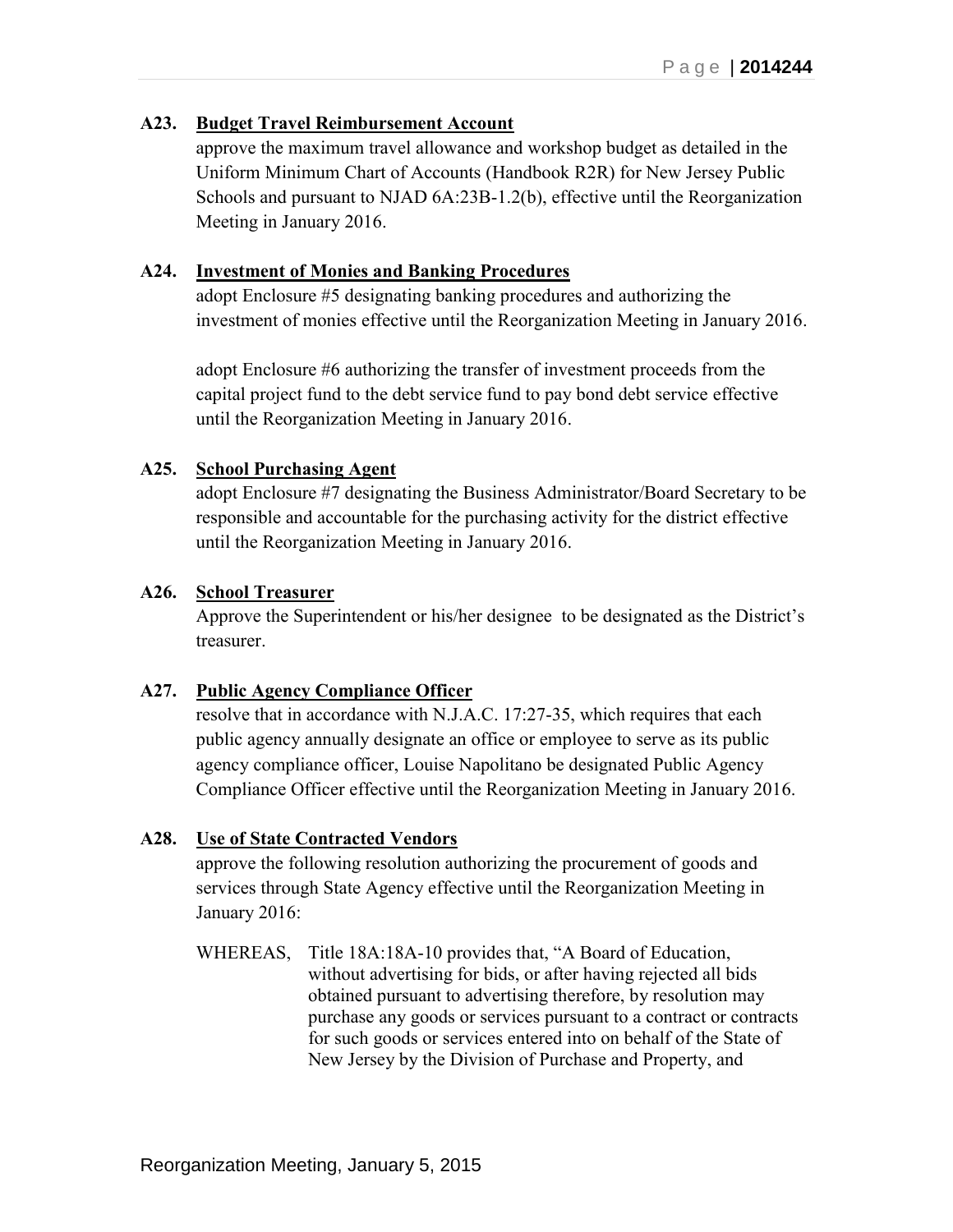- WHEREAS, the Norwood Board of Education has the need on a timely basis to procure goods and services utilizing state contracts, and
- WHEREAS, the Norwood Board of Education desires to authorize its purchasing agent for the 2014-15 to make any and all purchases necessary to meet the needs of the school district throughout the school year, now, therefore be it
- RESOLVED that the Norwood Board of Education does hereby authorize the district purchasing agent to make purchases of goods and services entered into on behalf of the State of New Jersey, Department of the Treasury, Division of Purchase and Property utilizing the vendors**\*** (**\****including but not limited to)* as listed:

Apple, Inc. East Coast Emergency Lighting CDW Government Promedia Tech Services Inc. Command Radio School Specialty Sherwin Williams Paints United Business Systems

#### **A29. Use of Cooperative Purchasing**

approve participation in the Cooperative Spending and Purchasing Middlesex Regional Education Services Commission (MRES) and Ed Data, Inc.

### **A30. Tax Shelter Annuity Companies**

approve the following vendors as the District's 403(b) Plan investment providers:

> AXA Equitable ING

#### **A31. Appointment of Insurance Agency**

approve the appointment of the Burton Agency to administer insurance provided through the North East School Board Insurance Group until the Reorganization Meeting in 2016.

**A32. Continuance of Membership in North East School Board Insurance Group** approve membership in the North East School Board Insurance Group until the Reorganization Meeting in 2016.

#### **A33. Appointment of Insurance Risk Manager**

approve the Nelson Patterson Agency to provide professional risk management consulting services until the Reorganization Meeting in 2016.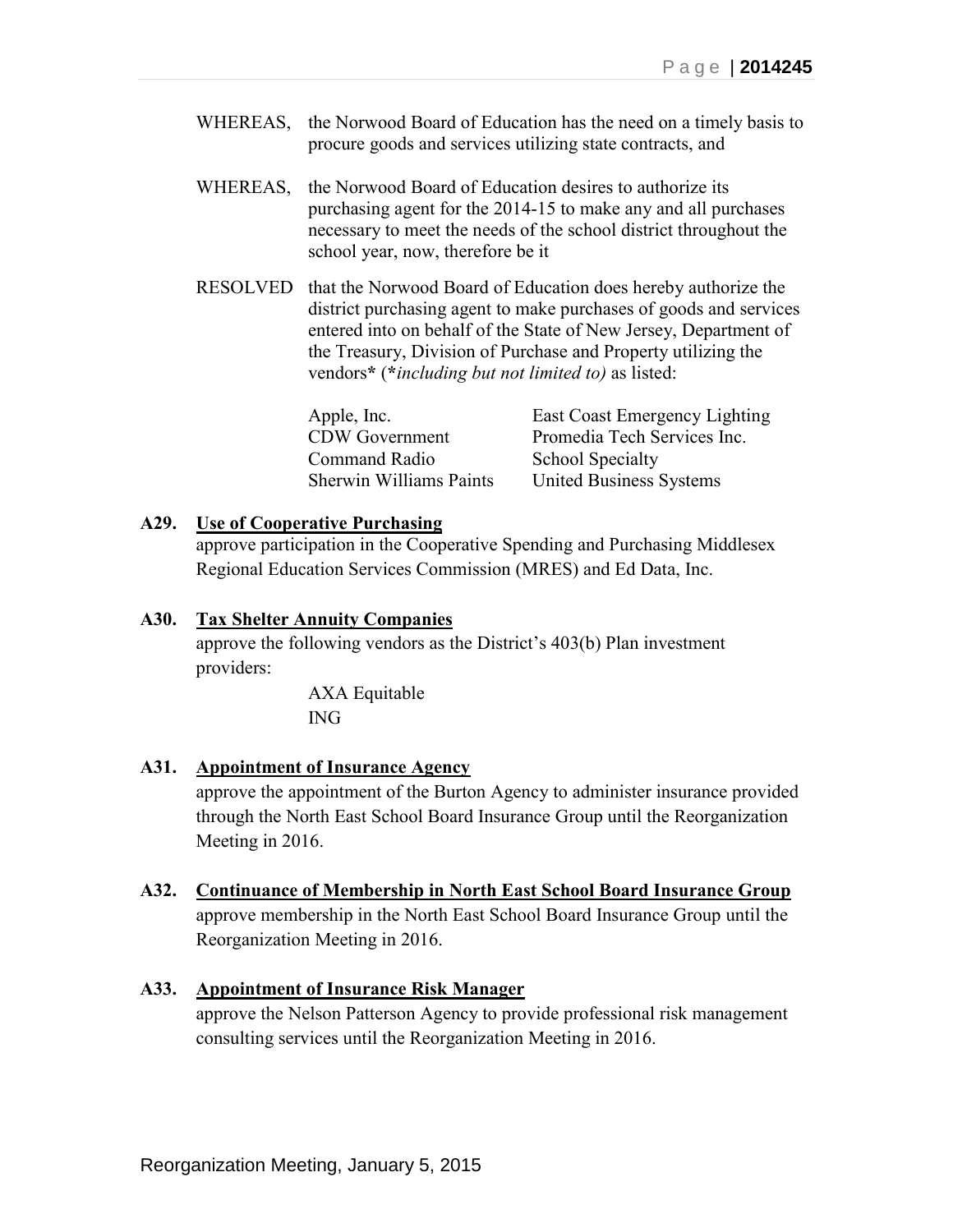# **Organization of Committees effective until the Reorganization Meeting in January 2016:**

- 1. Curriculum/Technology/Policy:
- 2. Finance: January  $19<sup>th</sup>$  Committee Meeting at 7:00pm.
- 3. Negotiations/Performance & Evaluations:
- 4. Buildings and Grounds:

Liaisons: Joint Boards Coordination Bergen County School Boards NJ School Boards

**New Business –** Mr. Vaghasia mentioned that he saw a Robotics Demonstration at the Convention in A/C and that there is a similar program at Dwight-Englewood. He would like the Curriculum Committee to investigate the cost and who uses this program.

**Old Business** - none

# **Public Participation**

Moved by: Mr. Sprague Seconded by: Mr. Vaghasia Time: 7:50pm

# **Closed to the Public**

Moved by: Mr. Sprague Seconded by: Mr. Vaghasia Time: 7:50pm